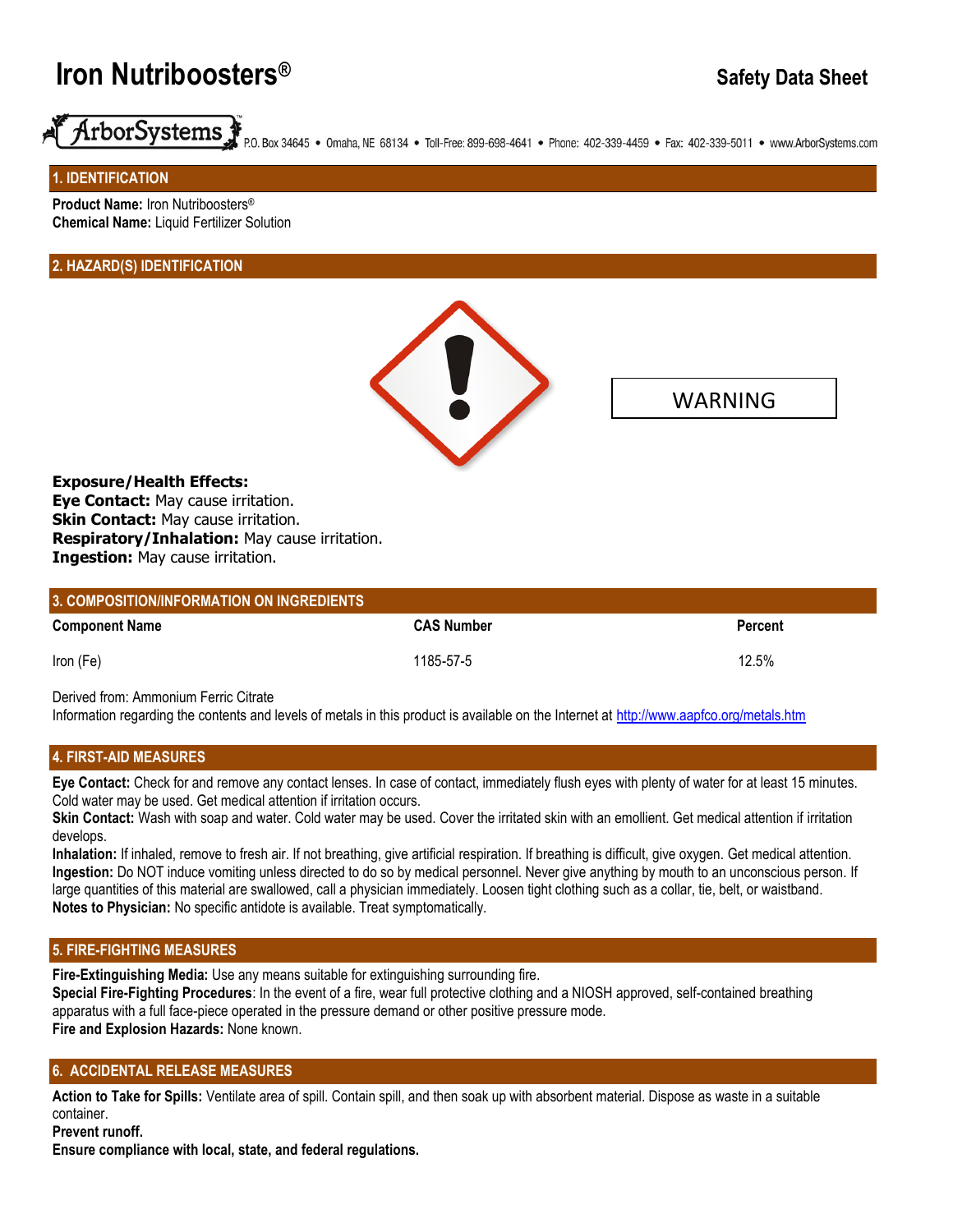#### **7. HANDLING AND STORAGE**

Precautions to be Taken in Handling and Storage: Keep out of reach of children. Avoid container breakage. Avoid contact with skin, eyes, or clothing. Wash thoroughly with soap and water after handling. Wash exposed clothing before reuse. Store in a cool, dry area in closed container or pack.

### **8. EXPOSURE CONTROLS AND PERSONAL PROTECTION**

**Personal Protective Equipment (PPE):** Wear safety glasses, chemical-resistant gloves when handling this product.

#### **9. PHYSICAL AND CHEMICAL PROPERTIES**

**Appearance:** Dark brown liquid **Odor: Odorless or slight ammoniacal Bulk Density:** 1.265 gram/ml **Solubility in Water:** Virtually complete **Boiling Point:** Not determined **Melting Point:** Not determined **Percent Volatile:** Not determined **Vapor Pressure:** Not determined **Vapor Density:** Not determined **pH: 3.5 to 4.5 (5%) Volatile Components:** Not applicable **Freezing Point:** Not determined **Evaporation Rate:** Not determined

#### **10. STABILITY AND REACTIVITY**

**Stability:** Stable under normal conditions. **Conditions to Avoid:** None known. **Incompatibility (Materials to Avoid):** Not established. **Hazardous Decomposition Products:** Ammonia. **Hazardous Polymerization:** Will not occur.

# **11. TOXICOLOGICAL INFORMATION**

**General Information:** Very low toxicity for humans and animals. Health injuries are not known or expected under normal use.

**Eye:** May cause slight irritation or eye damage if untreated.

**Skin:** Prolonged exposure may cause slight skin irritation.

**Ingestion:** May cause gastrointestinal upset, abdominal pain, and diarrhea.

**Inhalation:** Vapors are unlikely due to physical properties.

#### **12. ECOLOGICAL INFORMATION (NON-MANDATORY)**

**Environmental Data:** Do not apply directly to water bodies (lakes, rivers, streams) or wetlands. Do not contaminate water by cleaning of equipment or disposal of wastes.

### **13. DISPOSAL CONSIDERATIONS (NON-MANDATORY)**

**Disposal Method**: Do not contaminate water, food, or feed by storage or disposal. Wastes resulting from the use of this product may be disposed of on-site per label use directions, or at an approved waste disposal facility. Follow all local, state, and federal requirements for disposal.

#### **14. TRANSPORT INFORMATION**

**DOT Classification:** Not a DOT controlled material. **Identification:** Not applicable **Special Provisions for Transport:** Not applicable

#### **15. REGULATORY INFORMATION (NON-MANDATORY)**

**SARA/OSHA:** Components present in this product at a level that could require reporting under the SARA or OSHA hazardous chemical reporting requirements: None